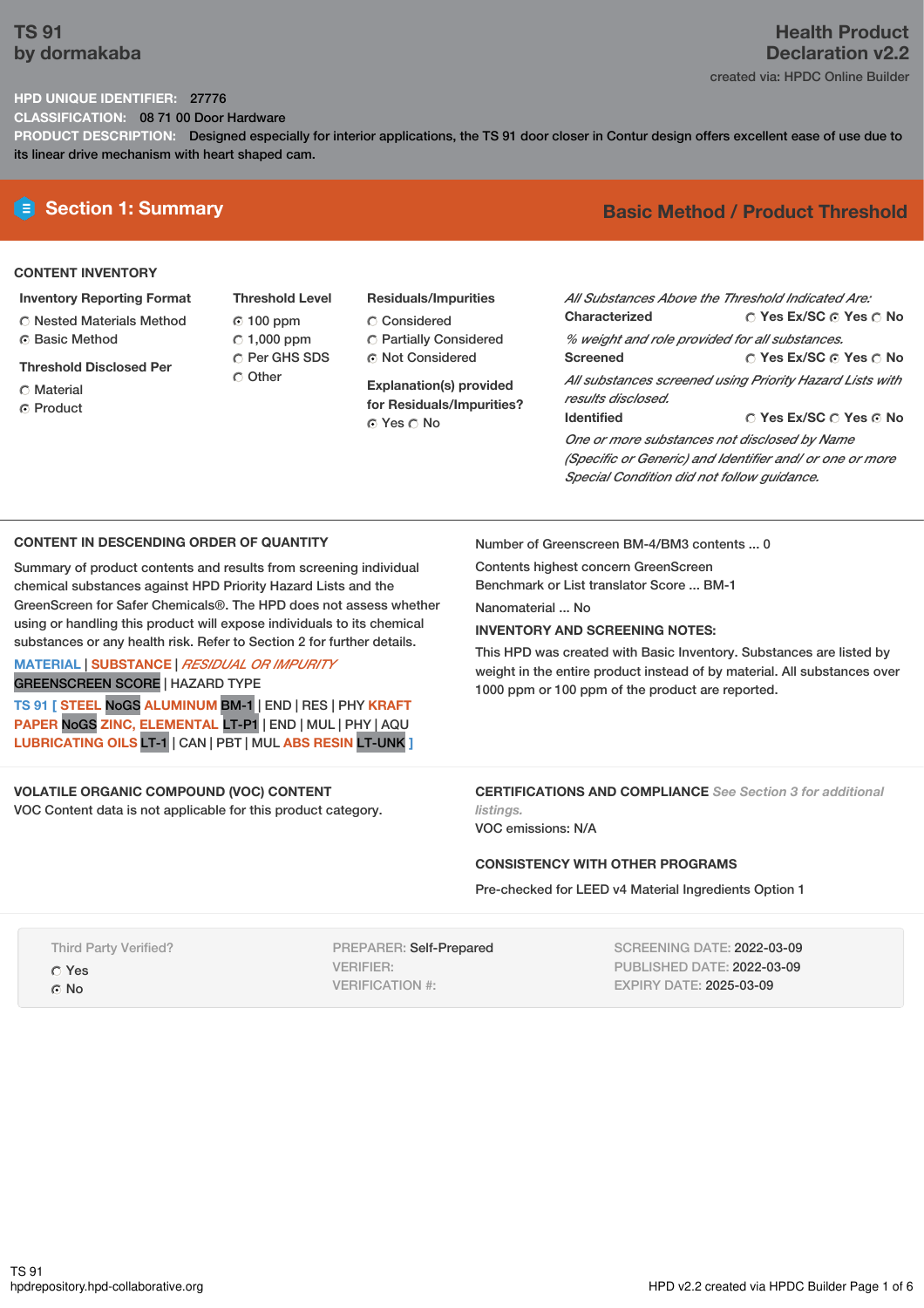This section lists contents in a product based on specific threshold(s) and reports detailed health information including hazards. This HPD uses the *inventory method indicated above, which is one of three possible methods:*

- *Basic Inventory method with Product-level threshold.*
- *Nested Material Inventory method with Product-level threshold*
- *Nested Material Inventory method with individual Material-level thresholds*

Definitions and requirements for the three inventory methods and requirements for each data field can be found in the HPD Open Standard version *2.2, available on the HPDC website at: [www.hpd-collaborative.org/hpd-2-2-standard](https://www.hpd-collaborative.org/hpd-2-2-standard)*

## **TS 91**

PRODUCT THRESHOLD: 100 ppm RESIDUALS AND IMPURITIES CONSIDERED: No

RESIDUALS AND IMPURITIES NOTES: No residuals or impurities are expected in these materials at or above the inventory threshold. dormakaba products consist of finished components, and no chemical reactions are needed to develop our products.

OTHER PRODUCT NOTES: -

| <b>STEEL</b>         |                                                                |          |                 | ID: 12597-69-2                                 |
|----------------------|----------------------------------------------------------------|----------|-----------------|------------------------------------------------|
|                      | HAZARD SCREENING METHOD: Pharos Chemical and Materials Library |          |                 | HAZARD SCREENING DATE: 2022-03-10 3:20:23      |
| %: 49,0000 - 49,0000 | GS: NoGS                                                       | RC: Both | NANO: No        | <b>SUBSTANCE ROLE: Hardware</b>                |
| <b>HAZARD TYPE</b>   | AGENCY AND LIST TITLES                                         |          | <b>WARNINGS</b> |                                                |
| None found           |                                                                |          |                 | No warnings found on HPD Priority Hazard Lists |
|                      |                                                                |          |                 |                                                |

SUBSTANCE NOTES: -

| <b>ALUMINUM</b>        |                                                                |          |                 |                                      |                                                                                                                                                           | ID: 7429-90-5 |
|------------------------|----------------------------------------------------------------|----------|-----------------|--------------------------------------|-----------------------------------------------------------------------------------------------------------------------------------------------------------|---------------|
|                        | HAZARD SCREENING METHOD: Pharos Chemical and Materials Library |          |                 |                                      | HAZARD SCREENING DATE: 2022-03-10 3:20:22                                                                                                                 |               |
| %: $33,0000 - 33,0000$ | <b>GS: BM-1</b>                                                | RC: Both |                 | NANO: No                             | <b>SUBSTANCE ROLE: Hardware</b>                                                                                                                           |               |
| <b>HAZARD TYPE</b>     | <b>AGENCY AND LIST TITLES</b>                                  |          | <b>WARNINGS</b> |                                      |                                                                                                                                                           |               |
| <b>END</b>             | <b>TEDX</b> - Potential Endocrine Disruptors                   |          |                 | <b>Potential Endocrine Disruptor</b> |                                                                                                                                                           |               |
| <b>RES</b>             | <b>AOEC - Asthmagens</b>                                       |          |                 | Asthmagen (Rs) - sensitizer-induced  |                                                                                                                                                           |               |
| <b>PHY</b>             | EU - GHS (H-Statements) Annex 6 Table 3-1                      |          | or $2$ ]        |                                      | H228 - Flammable solid [Flammable solids - Category 1                                                                                                     |               |
| <b>PHY</b>             | EU - GHS (H-Statements) Annex 6 Table 3-1                      |          |                 |                                      | H261 - In contact with water releases flammable gases<br>[Substances and mixtures which, in contact with water,<br>emit flammable gases - Category 2 or 3 |               |

SUBSTANCE NOTES: -

| I KRAFT PAPER            |                                                                                                          |          |                 | ID: Not registered              |
|--------------------------|----------------------------------------------------------------------------------------------------------|----------|-----------------|---------------------------------|
|                          | HAZARD SCREENING METHOD: Pharos Chemical and Materials Library HAZARD SCREENING DATE: 2022-03-10 3:20:23 |          |                 |                                 |
| $\%$ : 10.0000 - 10.0000 | GS: NoGS                                                                                                 | RC: Both | NANO: <b>No</b> | <b>SUBSTANCE ROLE: Hardware</b> |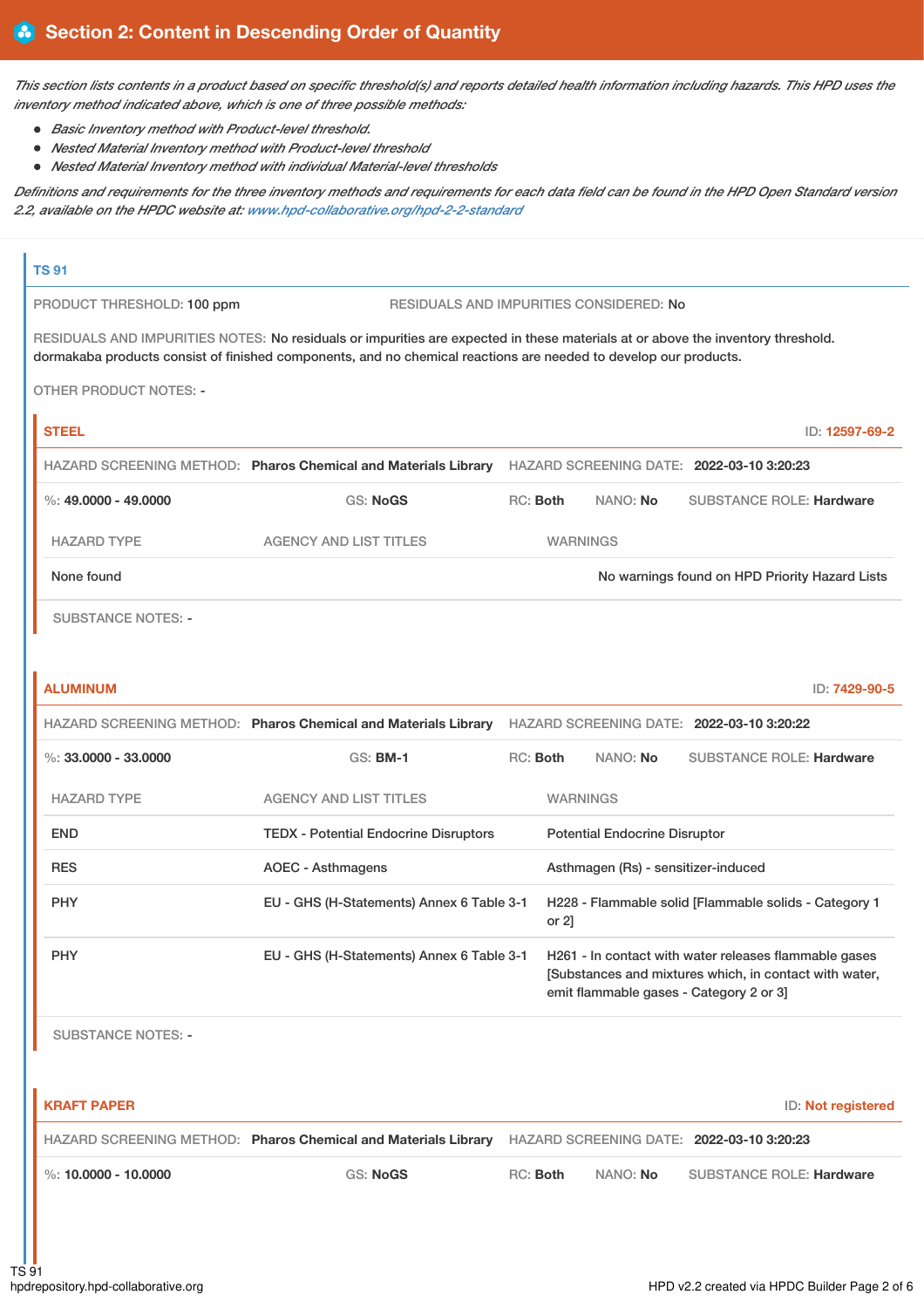#### None found No warnings found on HPD Priority Hazard Lists

SUBSTANCE NOTES: -

## **ZINC, ELEMENTAL** ID: **7440-66-6**

|                      | HAZARD SCREENING METHOD: Pharos Chemical and Materials Library HAZARD SCREENING DATE: 2022-03-10 3:20:25 |          |                 |                                      |                                                                                                                                                                  |
|----------------------|----------------------------------------------------------------------------------------------------------|----------|-----------------|--------------------------------------|------------------------------------------------------------------------------------------------------------------------------------------------------------------|
| %: $4.0000 - 4.0000$ | <b>GS: LT-P1</b>                                                                                         | RC: Both |                 | NANO: No                             | <b>SUBSTANCE ROLE: Hardware</b>                                                                                                                                  |
| <b>HAZARD TYPE</b>   | <b>AGENCY AND LIST TITLES</b>                                                                            |          | <b>WARNINGS</b> |                                      |                                                                                                                                                                  |
| <b>END</b>           | <b>TEDX - Potential Endocrine Disruptors</b>                                                             |          |                 | <b>Potential Endocrine Disruptor</b> |                                                                                                                                                                  |
| <b>MUL</b>           | German FEA - Substances Hazardous to<br>Waters                                                           |          |                 | Class 2 - Hazard to Waters           |                                                                                                                                                                  |
| <b>PHY</b>           | EU - GHS (H-Statements) Annex 6 Table 3-1                                                                |          |                 | gases - Category 1]                  | H260 - In contact with water releases flammable gases<br>which may ignite spontaneously [Substances and<br>mixtures which, in contact with water, emit flammable |
| <b>AQU</b>           | EU - GHS (H-Statements) Annex 6 Table 3-1                                                                |          |                 |                                      | H400 - Very toxic to aquatic life [Hazardous to the<br>aquatic environment (acute) - Category 1]                                                                 |
| <b>AQU</b>           | EU - GHS (H-Statements) Annex 6 Table 3-1                                                                |          | Category 1]     |                                      | H410 - Very toxic to aquatic life with long lasting effects<br>[Hazardous to the aquatic environment (chronic) -                                                 |
| <b>PHY</b>           | EU - GHS (H-Statements) Annex 6 Table 3-1                                                                |          |                 |                                      | H250 - Catches fire spontaneously if exposed to air<br>[Pyrophoric liquids: Pyrophoric solids - Category 1]                                                      |

SUBSTANCE NOTES: -

**LUBRICATING OILS** ID: **74869-22-0**

|                      |                                           | HAZARD SCREENING METHOD: Pharos Chemical and Materials Library HAZARD SCREENING DATE: 2022-03-10 3:20:24 |                 |                    |                                                                                                   |
|----------------------|-------------------------------------------|----------------------------------------------------------------------------------------------------------|-----------------|--------------------|---------------------------------------------------------------------------------------------------|
| %: $3.0000 - 3.0000$ | $GS: LT-1$                                |                                                                                                          | <b>RC: UNK</b>  | NANO: No           | <b>SUBSTANCE ROLE: Lubricant</b>                                                                  |
| <b>HAZARD TYPE</b>   | <b>AGENCY AND LIST TITLES</b>             |                                                                                                          | <b>WARNINGS</b> |                    |                                                                                                   |
| CAN                  | <b>EU - REACH Annex XVII CMRs</b>         |                                                                                                          |                 |                    | Carcinogen Category 2 - Substances which should be<br>regarded as if they are Carcinogenic to man |
| CAN                  | <b>EU - Annex VI CMRs</b>                 |                                                                                                          |                 | on animal evidence | Carcinogen Category 1B - Presumed Carcinogen based                                                |
| <b>PBT</b>           | <b>EC - CEPA DSL</b>                      |                                                                                                          |                 | (PBiTH) to humans  | Persistent, Bioaccumulative and inherently Toxic                                                  |
| <b>MUL</b>           | ChemSec - SIN List                        |                                                                                                          | Toxicant        |                    | CMR - Carcinogen, Mutagen &/or Reproductive                                                       |
| CAN                  | <b>GHS - Australia</b>                    |                                                                                                          | 1A or 1B]       |                    | H350 - May cause cancer [Carcinogenicity - Category                                               |
| CAN                  | EU - GHS (H-Statements) Annex 6 Table 3-1 |                                                                                                          | 1A or 1B]       |                    | H350 - May cause cancer [Carcinogenicity - Category                                               |
|                      |                                           |                                                                                                          |                 |                    |                                                                                                   |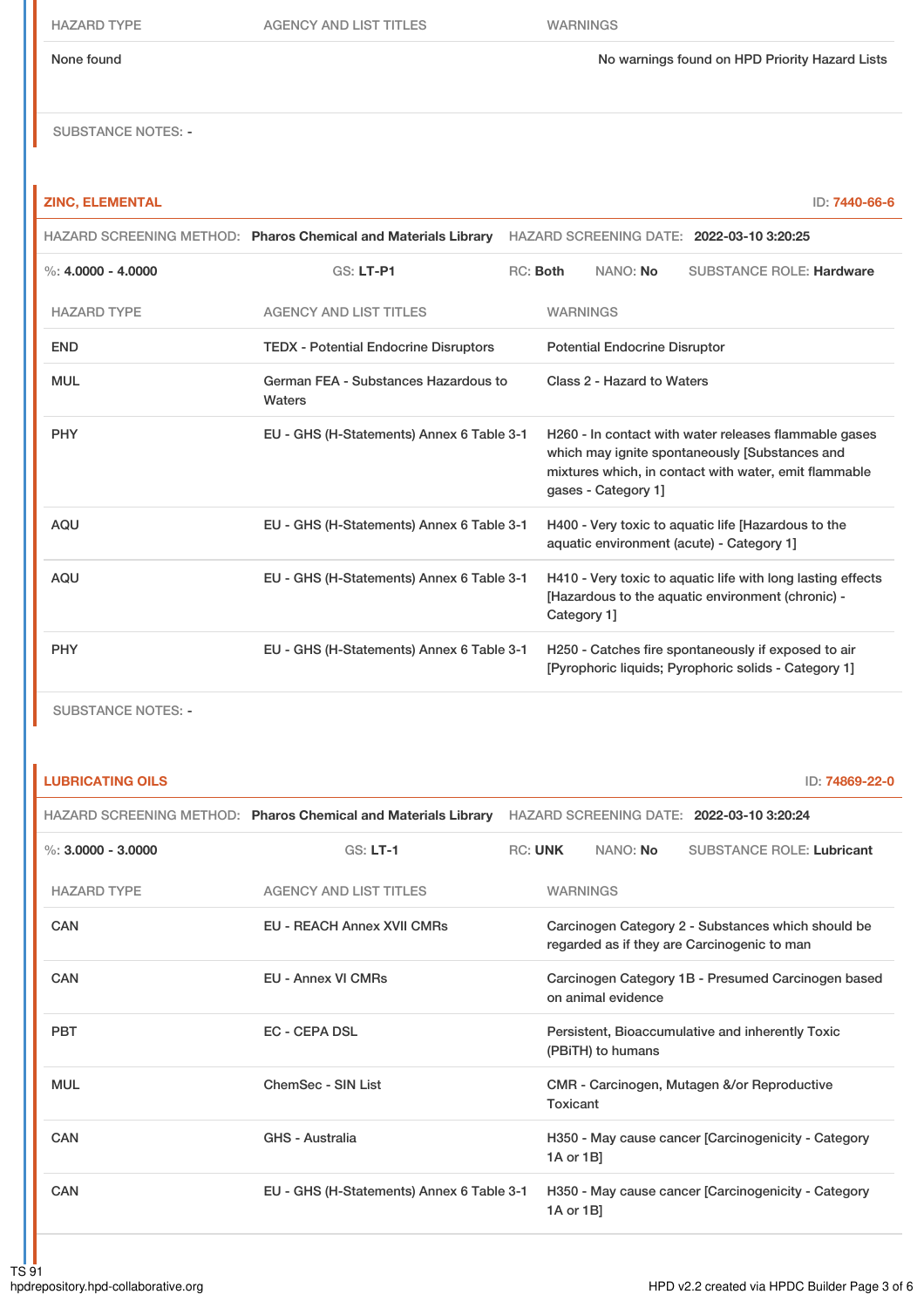| <b>SUBSTANCE NOTES: -</b> |  |
|---------------------------|--|
|---------------------------|--|

| <b>ABS RESIN</b>          |                                                                |                 |                 | ID: 9003-56-9                                  |
|---------------------------|----------------------------------------------------------------|-----------------|-----------------|------------------------------------------------|
|                           | HAZARD SCREENING METHOD: Pharos Chemical and Materials Library |                 |                 | HAZARD SCREENING DATE: 2022-03-10 3:23:35      |
| %: $1.0000 - 1.0000$      | <b>GS: LT-UNK</b>                                              | <b>RC: UNK</b>  | NANO: <b>No</b> | <b>SUBSTANCE ROLE: Hardware</b>                |
| <b>HAZARD TYPE</b>        | <b>AGENCY AND LIST TITLES</b>                                  | <b>WARNINGS</b> |                 |                                                |
| None found                |                                                                |                 |                 | No warnings found on HPD Priority Hazard Lists |
| <b>SUBSTANCE NOTES: -</b> |                                                                |                 |                 |                                                |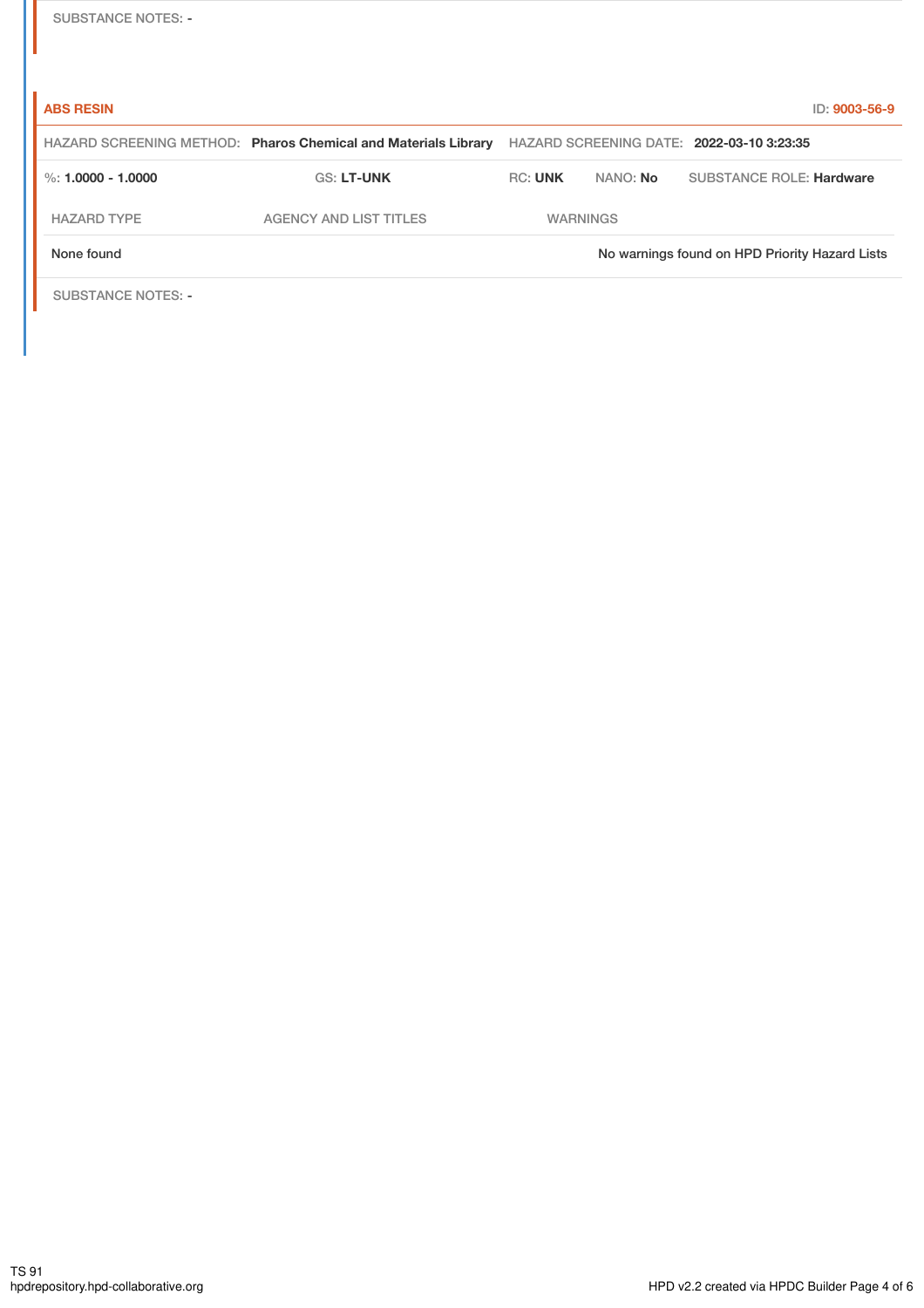This section lists applicable certification and standards compliance information for VOC emissions and VOC content. Other types of health or *environmental performance testing or certifications completed for the product may be provided.*

| <b>VOC EMISSIONS</b>                                               | N/A                                                              |  |
|--------------------------------------------------------------------|------------------------------------------------------------------|--|
| CERTIFYING PARTY: Self-declared<br><b>APPLICABLE FACILITIES: -</b> | ISSUE DATE: 2022-01- EXPIRY DATE:<br>CERTIFIER OR LAB: N/A<br>19 |  |
| CERTIFICATE URL:                                                   |                                                                  |  |

CERTIFICATION AND COMPLIANCE NOTES: This HPD is for a product that is NOT liquid/wet applied.

## **H** Section 4: Accessories

This section lists related products or materials that the manufacturer requires or recommends for installation (such as adhesives or fasteners), maintenance, cleaning, or operations. For information relating to the contents of these related products, refer to their applicable Health Product *Declarations, if available.*

No accessories are required for this product.

## **Section 5: General Notes**

dormakaba has resulted from the merger of the two well-established brands Dorma and Kaba, both known for their expertise in the area of smart and secure access solutions. Together we stand for more than 150 years of security and reliability. Our master brand dormakaba stands for our offering of products, solutions and services for secure access to buildings and rooms from a single source. Our global brand power supports us to become the trusted industry leader. For more information, please go to: www.dormakaba.com. The information contained in this HPD is to be used only as a voluntary information on our products. dormakaba makes no representation or warranty as to the completeness or accuracy of the information contained herein. The products and specifications set forth in this HPD are subject to change without notice and dormakaba disclaims any and all liability for such changes. The information contained herein is provided without warranties of any kind, either express or implied, and dormakaba disclaims any and all liability for typographical, printing, or production errors or changes affecting the specifications contained herein. dormakaba DISCLAIMS ALL WARRANTIES, EXPRESS OR IMPLIED, INCLUDING, BUT NOT LIMITED TO, THE IMPLIED WARRANTIES OF MERCHANTABILITY AND FITNESS FOR A PARTICULAR PURPOSE. IN NO EVENT WILL dormakaba BE LIABLE FOR ANY INCIDENTAL, INDIRECT OR CONSEQUENTIAL DAMAGES ARISING FROM THE SALE OR USE OF ANY PRODUCT. All sales of products shall be subject to dormakaba's applicable General Terms and Conditions, a copy of which will be provided by your local dormakaba organisation upon request.